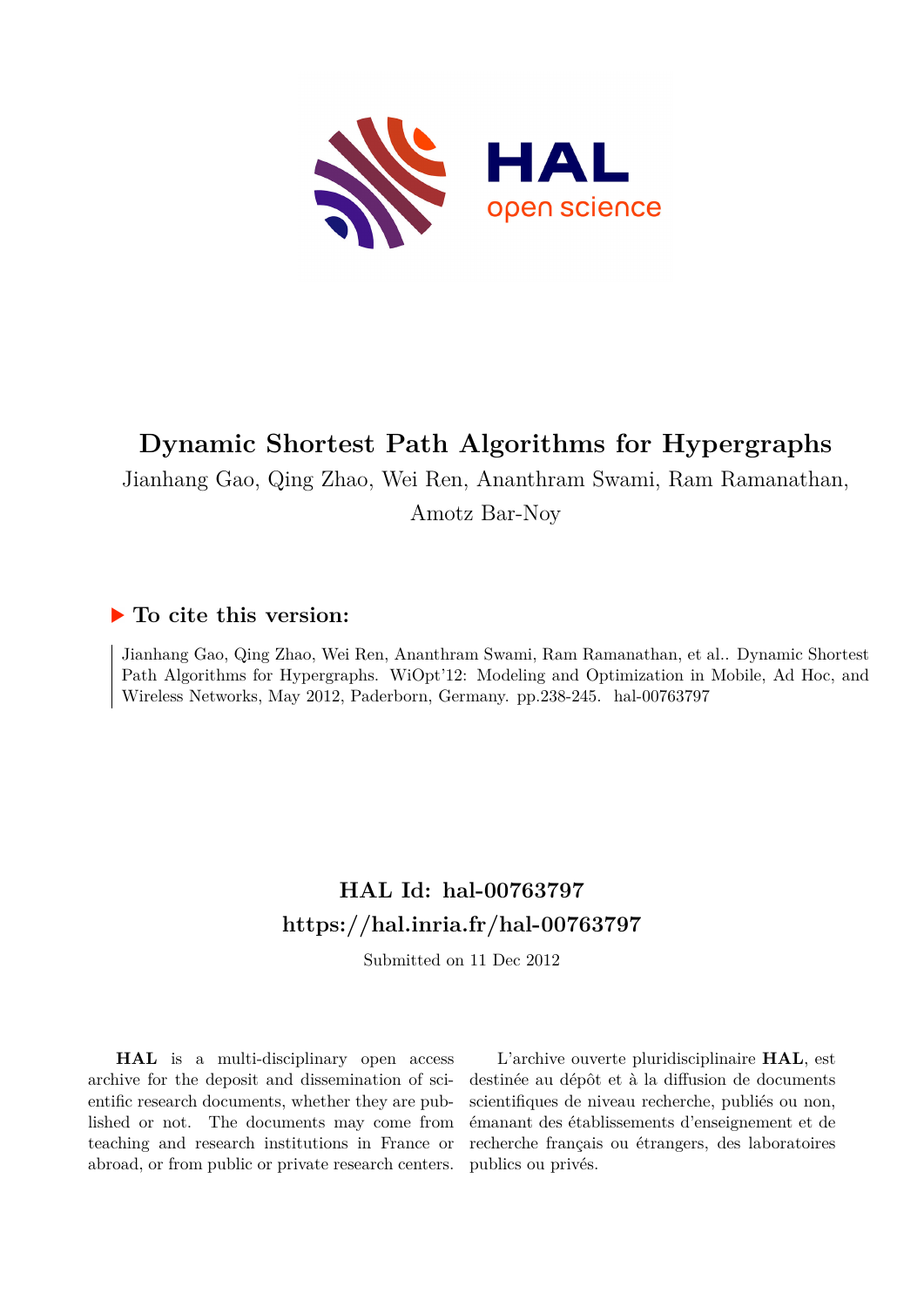## Dynamic Shortest Path Algorithms for Hypergraphs

Jianhang Gao† , Qing Zhao† , Wei Ren‡ , Ananthram Swami§ , Ram Ramanathan¶, Amotz Bar-Noy<sup>#</sup>

† Department of Electrical and Computer Engineering , University of California, Davis, CA ‡ Microsoft Corperation, Redmond, WA

§ Army Research Laboratory, Adelphi, MD

¶ Raytheon BBN Technologies, Cambridge, MA

- Department of Computer Science, City University of New York, NY

*Abstract***—A hypergraph is a set** V **of vertices and** a set of non-empty subsets of V, called hyperedges. **Unlike graphs, hypergraphs can capture higherorder interactions in social and communication networks that go beyond a simple union of pairwise relationships. In this paper, we consider the shortest path problem in hypergraphs. We develop two algorithms for finding and maintaining the shortest hyperpaths in a dynamic network with both weight and topological changes. These two algorithms are the first to address the fully dynamic shortest path problem in a general hypergraph. They complement each other by partitioning the application space based on the nature of the change dynamics and the type of the hypergraph. We analyze the time complexity of the proposed algorithms and perform simulation experiments for both random geometric hypergraphs and the Enron email data set. The latter illustrates the application of the proposed algorithms in social networks for identifying the most important actor based on the closeness centrality metric.**

#### I. INTRODUCTION

A graph is a mathematical abstraction for modeling networks, in which nodes are represented by vertices and pairwise relationships by edges between vertices. A graph is thus given by a vertex set  $V$  and an edge set  $E$  consisting of cardinality-2 subsets of  $V$ . A hypergraph is a natural extension of a graph obtained by removing the constraint on the cardinality of an edge: any non-empty subset of  $V$  can be an element (a hyperedge) of the edge set  $E$  (see Fig 1). It thus captures group behaviors and higher-dimensional relationships in complex networks that are more than a simple union of pairwise relationships. Examples include communities and collaboration teams in social networks, document clusters in information networks, and

<sup>0</sup>This work was supported by the Army Research Laboratory Network Science CTA under Cooperative Agreement W911NF-09-2-0053.

cliques, neighborhoods, and multicast groups in communication networks.



Fig. 1. An example hypergraph with 4 hyperedges:  $(v_1, v_2, v_3, v_6)$ ,  $(v_2, v_3, v_4, v_5)$ ,  $(v_6, v_7, v_8, v_9)$ , and  $(v_5, v_8, v_9).$ 

While the concept of hypergraph has been around since the 1920's (see, for example, [1]), many well-solved algorithmic problems in graph remain largely open under this more general model. Here, we address the shortest path problem.

#### *A. The Shortest Path Problem in Graphs*

The shortest path problem is perhaps one of the most basic problems in graph theory. It asks for the shortest path between two vertices or from a source vertex to all the other vertices (*i.e.,* the singlesource version or the shortest path tree). Depending on whether the edge weights can be negative, the problem can be solved via Dijkstra's algorithm or the Bellman-Ford algorithm.

The dynamic version of the shortest path problem is to maintain the shortest path tree without recomputing from scratch during a sequence of changes to the graph. A typical change to a graph includes weight increase, weight decrease, edge insertion, and edge deletion. The last two types of changes model network topological changes, but they can be conceptually considered as special cases of weight changes by allowing infinite edge weight. Thus, if the sequence of changes contains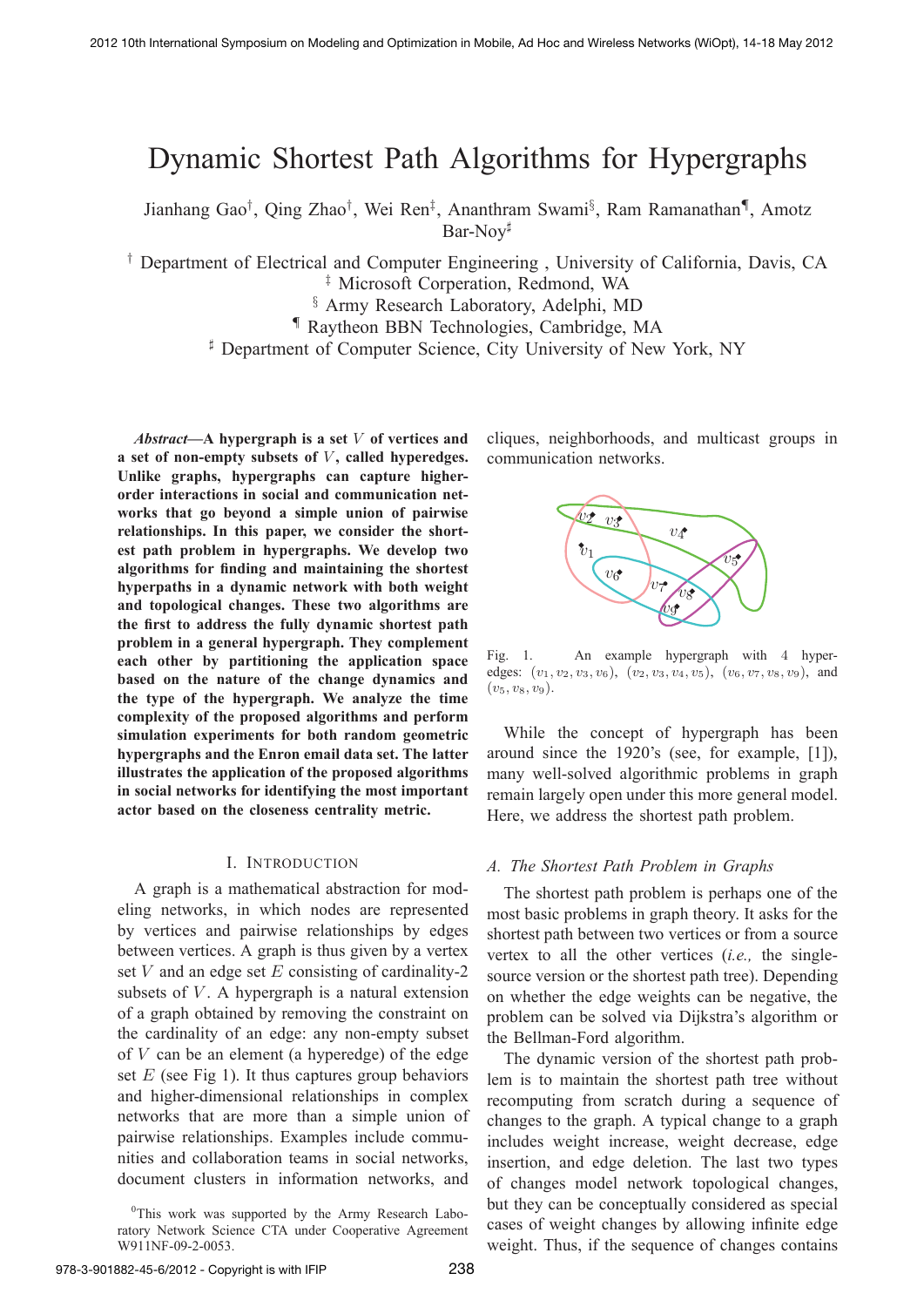only weight increase and edge deletion, we call it a decremental problem; if it contains only weight decrease and edge insertion, we call it an incremental problem. Otherwise, we have a fully dynamic problem. If multiple edges change simultaneously, then it is called a batch problem. Several existing dynamic shortest path algorithms for graphs can be found in [2]–[5].

### *B. The Shortest Path Problem in Hypergraphs*

Both the static and dynamic shortest path problems have a corresponding version in hypergraphs. The static shortest hyperpath problem was considered by Gallo *et al.* [6] in which Dijkstra's algorithm was extended to obtain the shortest hyperpaths. Ausiello *et al.* proposed a dynamic shortest hyperpath algorithm for directed hypergraphs, considering only the incremental problem with the weights of all hyperedges limited to a finite set of numbers [7]. A dynamic algorithm for the batch problem in a special class of hypergraphs was developed in [3].

With the exception of the above few studies, the shortest hyperpath problem remains largely unexplored. To the best of our knowledge, no algorithms exist for the fully dynamic problem in a general hypergraph.

In this paper, we develop two fully dynamic shortest path algorithms for general hypergraphs. These two algorithms complement each other, with each preferred in different types of hypergraphs and dynamics.

Referred to as the HyperEdge based Dynamic Shortest Path algorithm (HE-DSP), the first algorithm is an extension of the dynamic Dijkstra's algorithm for graphs to hypergraphs (parallel to Gallo's extension of the static Dijkstra's algorithm to hypergraphs in [6]). The extension of the dynamic Dijkstra's algorithm to hypergraphs is more involved than that of the static Dijkstra's algorithm. This is due to the loss of the tree structure (in the original graph sense) in the collection of the shortest hyperpaths from a source to all other vertices. Since the dynamic Dijkstra's algorithm relies on the tree structure to update the shortest paths after an incremental change, special care needs to be given when extending it to hypergraphs.

The second algorithm is rooted in the idea of Dimension Reduction and is referred to as DR-DSP. The basic idea is to reduce the problem to finding the shortest path in the underlying graph of the hypergraph. The underlying graph of a hypergraph has the same vertex set and has an edge between two vertices if and only if there is at least one hyperedge containing these two vertices in the original hypergraph. The weight of an edge in the underlying graph is defined as the minimum weight among all hyperedges containing the two vertices of this edge. The shortest hyperpath in the hypergraph can thus be obtained from the shortest path in the underlying graph by substituting each edge along the shortest path with the hyperedge that lent its weight to this edge. The correctness and advantage of this algorithm are readily seen: the definition of weight in the underlying graph captures the minimum cost offered by all hyperedges in choosing a path between two vertices, thus ensuring the correctness of the algorithm; the reduction of a hypergraph to its underlying graph removes many hyperedges from consideration when finding the shortest path, leading to efficiency and agility to dynamic changes.

HE-DSP is more efficient in hypergraphs that are densely connected through high-dimensional hyperedges and for network dynamics where changes often occur to hyperedges that are not on the current shortest hyperpaths. DR-DSP has lower complexity when hyperedge changes often lead to changes in the shortest hyperpaths. This is usually the case in networks where hyperedges in the shortest hyperpaths are more prone to changes due to attacks, frequent use, or higher priority in maintenance and upgrade. While we focus on undirected hypergraphs in the paper, the two algorithms apply to directed hypergraphs with minor modifications in their implementation details.

## *C. Applications*

Shortest path computations on hypergraphs can be applied to communication as well as social networks. An example application in wireless communications, in particular, for multihop wireless networks, is in *opportunistic routing* schemes such as ExOR [8], GeRaF [9], and MORE [10]. In such schemes, any receiver of a packet is eligible to forward the packet. Receivers typically execute a protocol amongst themselves to decide who should forward it. This naturally leads to a hypergraph model where a node and its neighbors form a hyperedge. The cost of each hyperedge can be based on the cardinality of the hyperedge to capture the success rate of forwarding (lower the cardinality, lesser the chance that at least one of the nodes successfully receives the packet) and the associated overhead (higher the cardinality, higher the energy consumption and the overhead in choosing the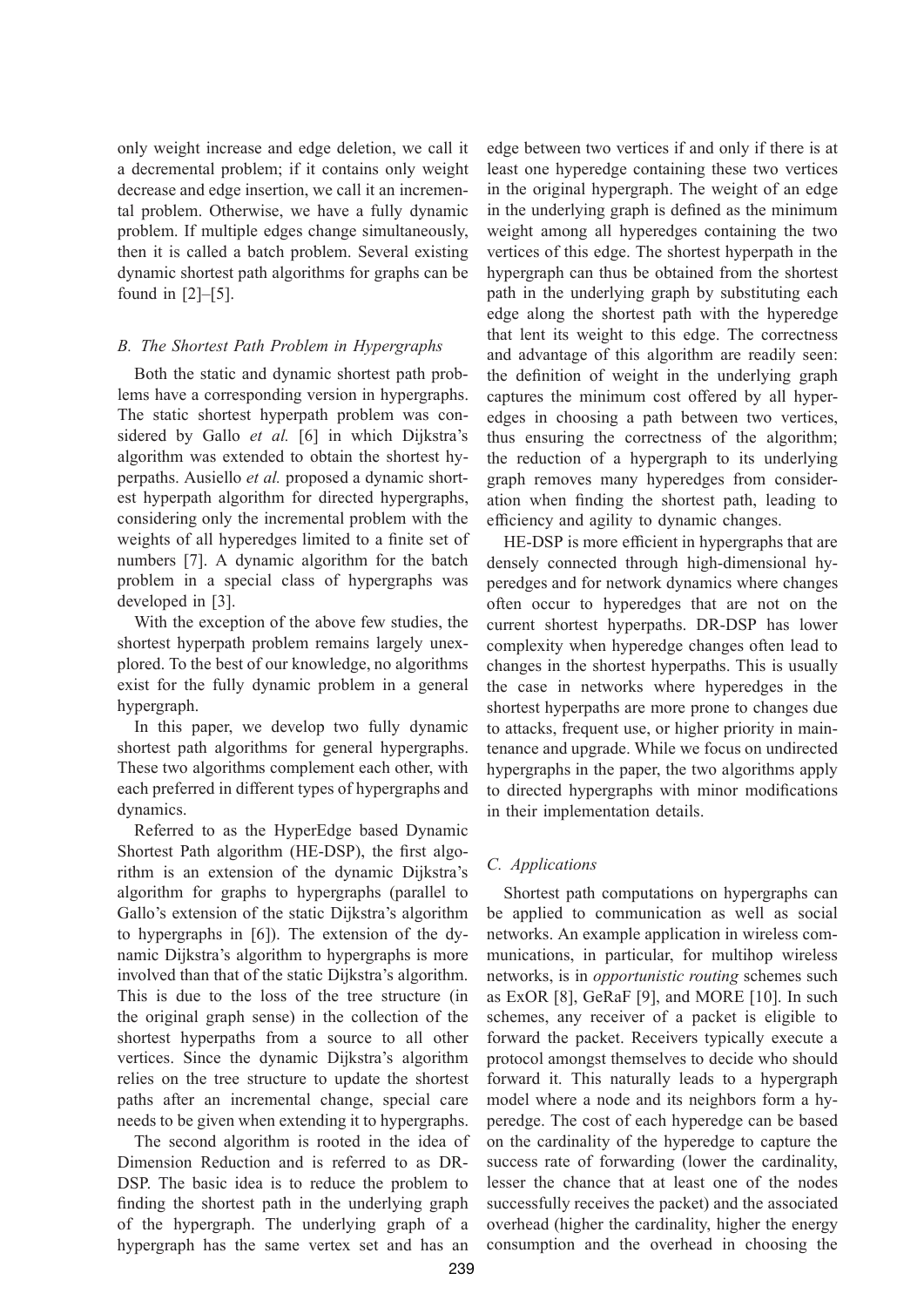forwarding node). A shortest hyperpath from the source to the destination is thus a better route than merely the traditional shortest path. And as the network topology changes, a dynamic algorithm is required to maintain the shortest hyperpath.

In social networks, information (results, event reports, opinions, rumors, *etc.*) propagates through diverse communication means including direct links (e.g., gestures, optical, satcom, regular phone call, e-mail), social media (e.g., Facebook, Twitter, blogs), mailing lists, and newsgroups. Such a network may be modeled as a hypergraph with the weight of a hyperedge reflecting the cost, credibility, and/or delay for disseminating information among all vertices of this hyperedge. In particular, the weight of a hyperedge can capture the unique effect on the information after it passes through a group of people. For instance, a result can be discussed by overlapping blog collaboration networks as it spreads, and often the discussion yields a better result than if it only spreads through individuals. The minimum cost information-passing in social networks can thus be modelled as a shortest hyperpath problem.

Another potential application is that of finding the most important actor in a social network. Under a graph model of social networks, the relative importance of a vertex can be measured by its betweenness and closeness centrality indices. The former is defined based on the number of shortest paths that pass through this vertex, and the latter, the total weight of the shortest paths from this vertex to all the other vertices [11]. In a social network exhibiting hyper-relationships, betweenness and closeness centrality, based on the shortest hyperpaths, would be better indicators of the relative importance of each actor. In Sec. VI, we apply the proposed shortest hyperpath algorithms to the Enron email data set. We propose a weight function that leads to the successful identification of the CEO of Enron as the most important actor under the closeness centrality metric. The distance of each person in the data set to the CEO along the resulting shortest hyperpaths closely reflects the position of the person within the company.

#### II. DYNAMIC SHORTEST HYPERPATH PROBLEM

We introduce some basic concepts of hypergraph and define the static and the dynamic shortest hyperpath problems. Some basic properties of the shortest hyperpaths are established and will be used in developing the dynamic algorithms in subsequent sections.

## *A. Hypergraph and Hyperpath*

Let  $V$  be a finite set and  $E$  a family of subsets of V. If for all elements  $e_i \in E$ , the following conditions are satisfied:

$$
e_i \neq \emptyset, \qquad \cup_{e_i \in E} e_i = V,
$$

then the couple  $H = (V, E)$  is called a *(undirected) hypergraph*. Each element  $v \in V$  is called a *vertex* and each element  $e \in E$  a *hyperedge*.

A *weighted undirected hypergraph* is a triple  $H = (V, E, w)$  with  $w : E \to \{R^+ \cup \{0\}\}\$ being a nonnegative weight function defined for each hyperedge in E.

In a hypergraph, a hyperpath is defined as follows.

*Definition 1:* A *hyperpath* between two vertices  $u$  and  $v$  is a sequence of hyperedges  ${e_0, e_1, \ldots, e_m}$  such that  $u \in e_0, v \in e_m$ , and  $e_i \cap e_{i+1} \neq \emptyset$  for  $i = 0, ..., m-1$ . A hyperpath is *simple* if non-adjacent hyperedges in the path are non-overlapping, *i.e.*,  $e_i \cap e_j = \emptyset, \forall j \neq i, i \pm 1$ .

Let  $L_e = \{e_0, \ldots, e_m\}$  be a hyperpath in a weighted hypergraph H. We define the weight of  $L_e$  as:

$$
w(L_e) = \sum_{i=0}^{m} w(e_i).
$$

#### *B. Shortest Hyperpath and Relationship Tree*

Given two vertices  $u$  and  $v$ , a natural question is to find the shortest hyperpath (in terms of the path weight) from  $u$  to  $v$ . Since the weight function is nonnegative, it suffices to consider only simple hyperpaths. If the shortest hyperpath is not simple, we can always generate a simple hyperpath without increasing the weight by deleting all the hyperedges between two overlapping non-adjacent hyperedges.

The dynamic shortest hyperpath problem can be similarly defined for a sequence  $C$  $\{\delta_1, \delta_2, \ldots, \delta_l\}$  of hyperedge changes. Hyperedge changes are of the same four types as edge changes in a graph: weight increase, weight decrease, hyperedge insertion, and hyperedge deletion. Similarly, weight increase and hyperedge deletion will be treated together, so will weight decrease and hyperedge insertion.

In this paper, we consider the single-source shortest hyperpath problem: find the shortest hyperpaths from a given source s to all other vertices. The presentation of the paper focuses on undirected hypergraphs. However, the two proposed dynamic algorithms apply to directed hypergraphs with minor modifications in their implementation details.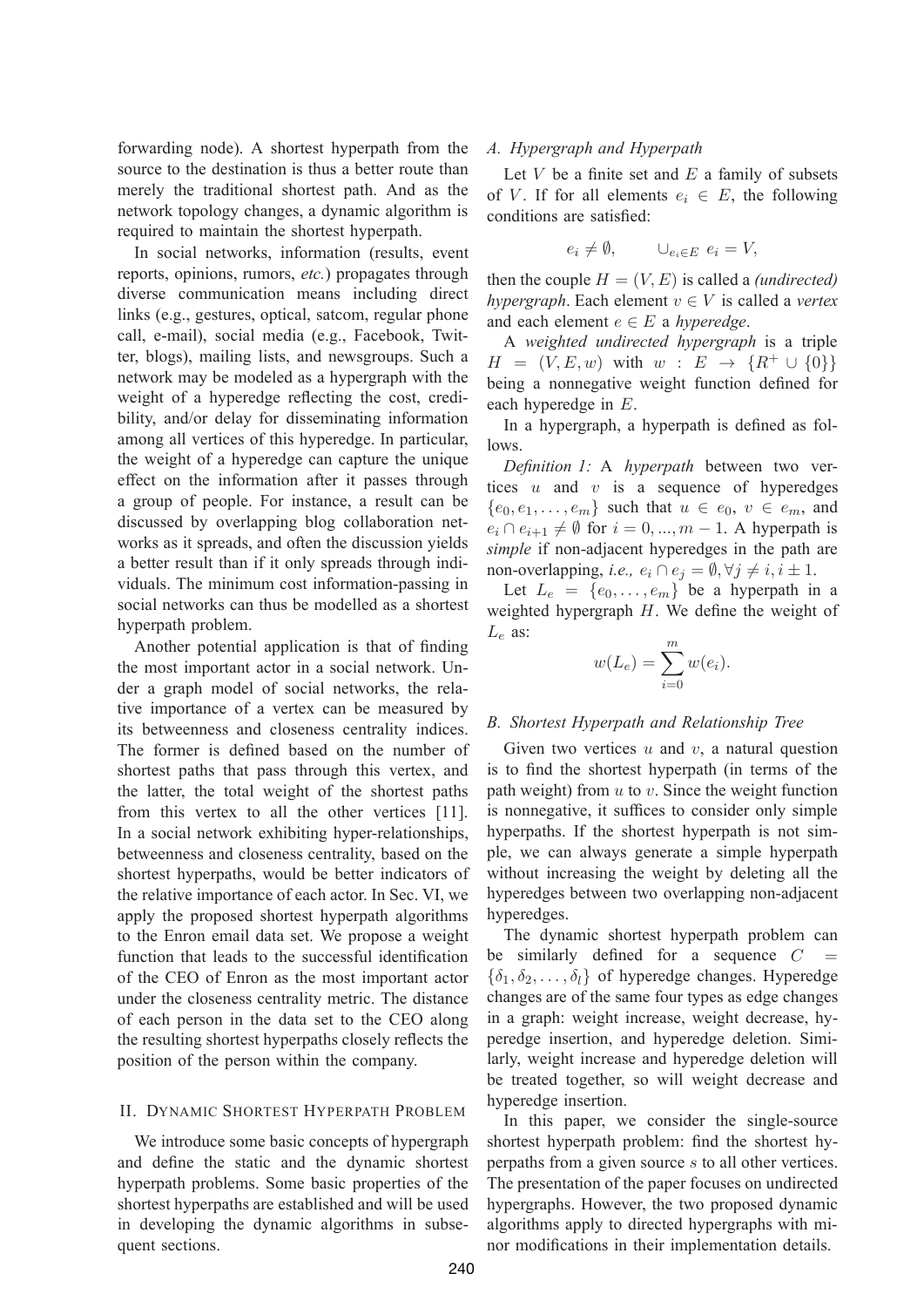Below, we establish a basic property of shortest hyperpaths.

*Lemma 1:* Let  $L = \{e_1, e_2, \ldots, e_l\}$  be a shortest hyperpath from  $s \in e_1$  to  $z \in e_l$ . Then for any vertex  $v \in e_i \cap e_{i+1}$ , the hyperpath  $L_v$  =  ${e_1, e_2, \ldots, e_i}$  is a shortest hyperpath from s to v. Furthermore, for any two vertices  $u, v \in e_i \cap e_{i+1}$ (if there exist at least two vertices in  $e_i \cap e_{i+1}$ ),  $D[u] = D[v].$ T.

*Proof:* See [12].

Next, we introduce the concept of relationship tree that is needed in the proposed dynamic shortest hyperpath algorithm HE-DSP. Since two adjacent hyperedges in a hyperpath may overlap at more than one vertex, the shortest hyperpaths from s to all other vertices do not generally form a tree in the original graph sense. For the development of the dynamic shortest hyperpath algorithms, we introduce the concept of *relationship tree* to indicate the parent-child relationship along shortest hyperpaths. The concept can be easily explained in the example given in Fig 2. Let  $\{e_1, e_2\}$  be a shortest hyperpath from  $s$  to  $v_4$ . By Lemma 1,  ${e_1}$  is a shortest hyperpath for both  $v_1$  and  $v_2$ . As illustrated in Fig 2, there are 4 possible relationship trees to indicate the parent-child relationship in these shortest hyperpaths. We will show in Sec. III that the choice of the relationship tree does not affect the correctness or performance of the proposed algorithm HE-DSP.



Fig. 2. Hyperpaths and the associated relationship trees.

In the following,  $D[v]$  denotes the distance of a vertex  $v$  to the source  $s$  on the shortest hyperpath,  $P[v]$  the parent of v in the chosen relationship tree associated with the shortest hyperpaths, and  $E[v]$ the hyperedge containing v and  $P[v]$  on the shortest hyperpath (*i.e.*, the hyperedge that leads to  $v$  from  $P[v]$  on the shortest hyperpath). A vertex v is called an affected vertex if  $D[v]$ ,  $P[v]$ , and/or  $E[v]$  change in the new set of shortest hyperpaths. A hyperedge is called an affected edge if it contains an affected vertex. When it is necessary to distinguish the shortest distance before and after a weight change,  $d[v]$  will denote the shortest distance before the change,  $d'[v]$  the shortest distance after the change,<br>and  $D[v]$  the actual value stored in the data strucand  $D[v]$  the actual value stored in the data structure during the execution of the algorithm.

### III. HYPEREDGE BASED DYNAMIC SHORTEST PATH (HE-DSP) ALGORITHM

In this section, we propose HE-DSP. It is an extension of the dynamic Dijkstra's algorithm to hypergraphs. The extension is more complex than Gallo's extension of the static Dijkstra's algorithm, since the dynamic Dijkstra's algorithm for graphs relies on the tree structure of the shortest paths, a structure no longer there for the shortest hyperpaths.

#### *A. Hyperedge Weight Decrease*

For weight decrease, consider that the weight of a hyperedge  $e$  decreases to  $w_{new}$ . It can be shown that the vertex  $u \in e$  with  $D[u] = \min_{v \in e} {D[v]}$ will not be affected. We then check whether the other vertices in e are affected by checking whether the following inequality holds:

$$
D[u] + w_{new} < D[v].\tag{1}
$$

We then put all the affected vertices into a priority queue<sup>1</sup>  $Q$ . The rest of the procedure is similar to the dynamic Dijkstra's algorithm, except that when we update the distance of a vertex, we check all the hyperedges that contain this vertex. A detailed implementation of the algorithm can be found in [12].

*Theorem 1:* If before the weight decrease,  $D[v] = d[v]$ ,  $E[v]$  and  $P[v]$  are correct for all  $v \in$ V, then after the weight decrease,  $D[v] = d'[v]$ ,<br>and  $E[v]$  and  $P[v]$  are correctly undated and  $E[v]$  and  $P[v]$  are correctly updated.

*Proof:* See [12].

#### г

#### *B. Hyperedge Weight Increase*

To handle hyperedge weight increase, special care needs to be given when finding all the affected vertices. This process in the graph case relies on the tree structure of the shortest paths which no longer exists in shortest hyperpaths. Our solution is to use a *relationship tree* as introduced in Sec. II.

<sup>1</sup>A priority queue is an abstract data type with the following access protocol: only the highest-priority element can be accessed. Basic operations of a priority queue include Enqueue (add a new item to the queue), Dequeue (remove the item with the highest priority and return this item), Update (change the priority of one item in the queue), and Peek (obtain the value of the item with the highest priority). Standard implementations of a priority queue with different time complexities include array, link list, Binary heap, and Fibonacci heap [13].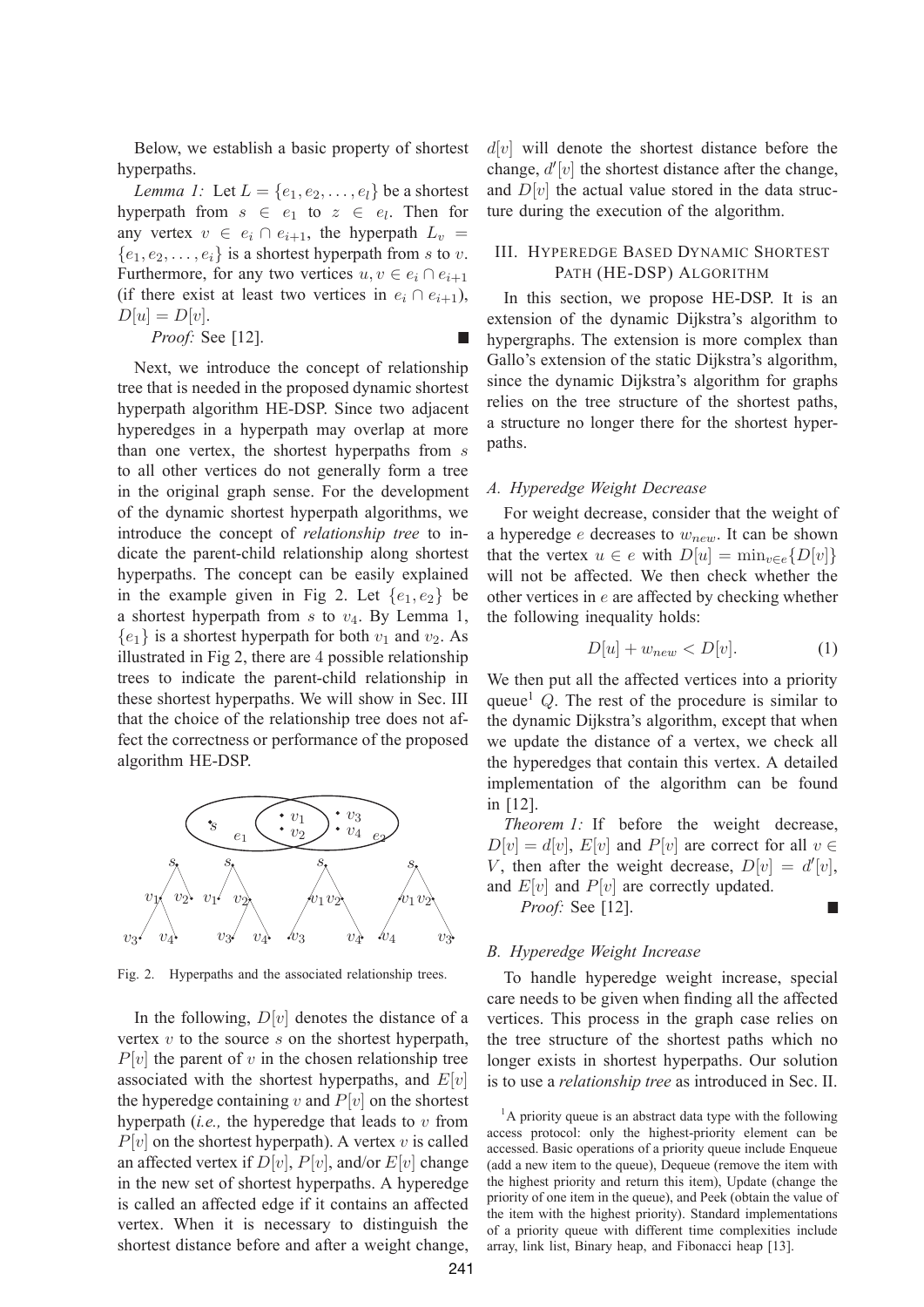Consider that the weight of a hyperedge  $e$  increases to  $w_{new}$ . If e is not an edge in any of the current shortest hyperpaths, then none of the vertices will be affected, all the shortest hyperpaths remain unchanged. Otherwise, the descendants, and only the descendants of this edge in the current relationship tree may be affected. For these vertices, some of them will have increased distances, some of them will go through an alternative path with the same distance (but changed parent or hyperedge), while the rest will not be affected. In order to classify the vertices into these three categories, we propose the following coloring process which is a modification of the coloring idea in Frigioni's algorithm for graphs [4] to take care of the nonunique choice of parent in hypergraph.

- **(1)** v is colored *white* if  $d'[v] = d[v]$  while<br>keeping the current  $P[v]$  and  $F[v]$ keeping the current  $P[v]$  and  $E[v]$ .
- (2) v is colored *pink* if  $d'[v] = d[v]$ , but only<br>possible through a new  $P[v]$  or  $F[v]$  or both possible through a new  $P[v]$  or  $E[v]$  or both.
- (3) v is colored *red* if  $d'[v] < d[v]$ .

It can be shown that if a vertex  $x$  is white or pink, all its descendants in the relationship tree are white; if  $x$  is red, all its descendants are either red or pink. Therefore we have the following coloring procedure. We first determine the color of each vertex in e. Specifically, the vertex  $u \in e$  with  $D[u] = \min_{v \in e} {D[v]}$  will not be affected and will be colored white. Any other vertex (say  $v$ ) in  $e$ will be either pink or red, which we can determine by checking whether there is an alternative shortest hyperpath with the same distance for  $v$  (note that  $v$  cannot be white due to the weight change of hyperedge e that is on its current shortest hyperpath); if such a path exists, then we color  $v$  pink, otherwise we color it red and put all its children in a priority queue  $M$ . The procedure then iterates for each vertex in  $M$  according to an increasing order of the vertex distances.

After the coloring process, we only need to deal with the red vertices. For each red vertex  $z$ , we initialize its distance with the distance of the shortest path through one of its non-red neighbors and put  $z$  in another priority queue  $Q$  (if no nonred neighbor exists, we initialize it with  $\infty$ ). We then iterate by extracting the vertex at the top of Q and updating its neighbors and Q until Q is empty.

A detailed implementation of the algorithm can be found in [12]. The theorem below states the correctness of the algorithm.

*Theorem 2:* If before the weight increase,  $D[v] = d[v]$ ,  $E[v]$  and  $P[v]$  are correct for all  $v \in V$ , then after the weight increase,  $D[v] = d'[v]$ , and also  $E[v]$  and  $P[v]$  are correctly updated regardless of the choice of the relationship tree.

**The State** 

П

*Proof:* See [12].

## IV. DIMENSION REDUCTION BASED DYNAMIC SHORTEST PATH (DR-DSP) ALGORITHM

In this section, we propose DR-DSP. When the dynamic problem degenerates to the static problem, DR-DSP leads to an alternative algorithm for solving the static shortest hyperpath problem.

#### *A. The Static Case: DR-SP*

We first consider the static version of the algorithm (referred to as DR-SP), which captures the basic idea of dimension reduction.

The proposed DR-SP algorithm is based on the following theorem in which we show that for a general hypergraph H, the weight  $\omega(L^*)$  of the shortest path  $L^*$  of H is equal to the shortest path  $L_G^*$  of a weighted graph  $G$  derived from  $H$ . Specifically, corresponding to every hyperedge e in H, G contains a clique defined on the vertices of e.

*Theorem 3:* Let  $H = (V, E, w)$  be a hypergraph, and  $G = (V, \tilde{E})$  the underlying graph of H where an edge  $\tilde{e} \in \tilde{E}$  if and only if  $\exists e \in E$ such that  $\tilde{e} \subset e$ . For each edge  $\tilde{e}$  in G, its weight  $w_G(\tilde{e})$  is defined as

$$
w_G(\tilde{e}) = \min_{\{e \in E: e \supseteq \tilde{e}\}} w(e). \tag{2}
$$

Let  $L^*$  and  $L_G^*$  be the shortest paths from  $u \in V$ to  $v \in V$  in H and G, respectively. Then we have that

$$
w(L^*) = w_G(L_G^*).
$$
  
*Proof:* See [12].

It follows from Theorem 3 that the shortest path in a general hypergraph can be obtained by applying Dijkstra's algorithm to the underlying graph G with weights modified as stated in the theorem.

#### *B. The Dynamic Case: DR-DSP*

In the dynamic case, a sequence  $C =$  $\{\delta_1, \delta_2, \ldots, \delta_l\}$  of hyperedge changes in the hypergraph  $H$  results in a sequence of edge changes in the underlying graph G. For each hyperedge change  $\delta_i$ , DR-DSP first updates the underlying graph G to locate all the changed edges caused by  $\delta_i$ . In the next step, DR-DSP updates the shortest path tree in the underlying graph G.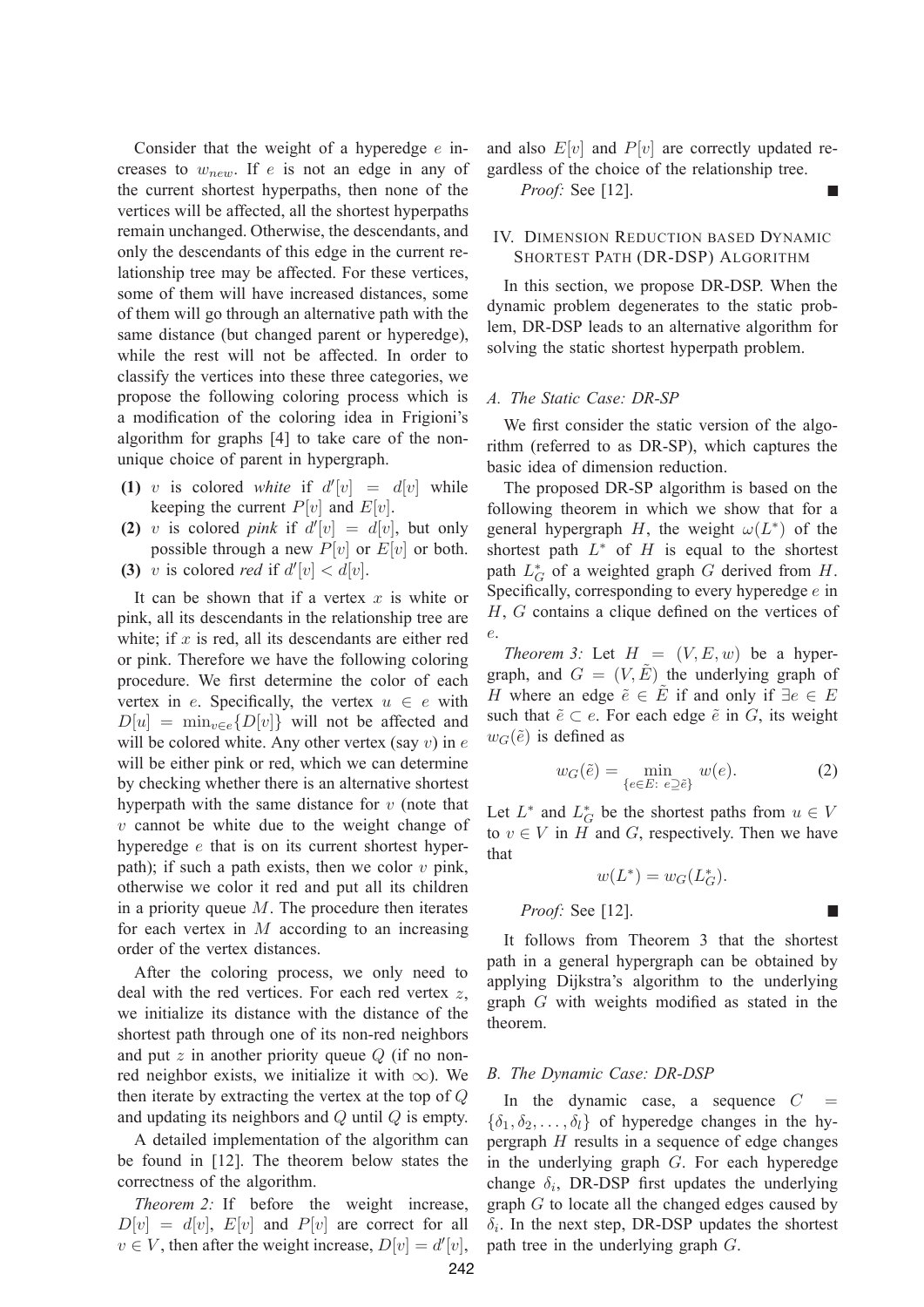Consider first the graph update. A change to a hyperedge e only affects those edges in G that are subsets of e, *i.e.,* a hyperedge change is localized in the underlying graph G. Furthermore, since the weight of an edge in  $G$  is the minimum weight of all hyperedges containing it, not all edges in G that are subsets of e will change weight. Based on these observations, we propose a special data structure and procedure for updating the underlying graph G without regenerating the graph from scratch. Specifically, at the initialization stage of the algorithm, a priority queue  $M_{uv}$  for each pair of vertices  $(u, v)$  in the hypergraph is established to store the weights of all hyperedges that contains both  $u$  and  $v$ . When a change occurs to hyperedge e, all the priority queues  $M_{uv}$  associated with the pair of vertices  $(u, v)$  that are contained in e are updated with the new weight of e. Thus, the top of these priority queues always maintain the weight for edge  $(u, v)$  in the underlying graph G for each  $(u, v)$ . A detailed implementation of the proposed procedure is given in [12].

After the underlying graph G has been updated, we now face a dynamic shortest path problem in a graph. However, since a single hyperedge change can result in multiple edge changes in G, we need to handle a batch problem. While existing batch algorithms and iterative single-change algorithms for graphs can be directly applied here, we show that the batch problem we have at hand has two unique properties that can be exploited to improve the efficiency of the algorithm.

*Property 1:* The edge changes in G caused by a hyperedge change are either all weight decreases or all weight increases.

*Property 2:* All changed edges in G caused by a hyperedge change belong to a clique in G.

In the case of weight decrease, if the weight of hyperedge *e* decreases to  $w_{new}$ , by Theorem 3 and Property 1, there are (possibly) several edgeweight decreases in the underlying graph G. We know that there is at least one unaffected node  $x = \text{argmin}_{v \in e} \{D[v]\}.$  By Property 2, these affected edges are contained in a clique derived from the changed hyperedge; therefore it is sufficient to determine the distance of every node  $v$  (other than x) in the original changed hyperedge  $e$  by checking whether  $D[x]+w_{new} < D[v]$ . And we can initialize the priority queue with those nodes whose weights decrease. After that, the procedure is similar to that in the graph case.

In the case of weight incresae, if the weight of hyperedge  $e$  increases to  $w_{new}$ , by Theorem 3 and Property 1, there are (possibly) several edge-weight increases in the underlying graph G. Similar to the single-change case in graph, there is at least one unaffected node  $x = \text{argmin}_{v \in e} \{D[v]\}.$  Then another node  $v \in e$  is affected only if  $E[v] = e$ , *i.e.,* e is on its shortest hyperpath. We use all such nodes to initialize the priority queue  $M$ . The rest is similar to that in the graph case.

Detailed implementations of DR-DSP are given in [12].

#### V. TIME COMPLEXITY ANALYSIS

Given a hypergraph  $H = (V, E, w)$  and a change to hyperedge  $\check{e}$ , let  $|\delta|$  denote the number of affected vertices,  $|\delta_{\Phi}| = \sum_{e \in E, e \text{ is affected}} |e|^2$ , m<br>the number of edges in the underlying graph, and the number of edges in the underlying graph, and  $\|\delta\|$  the number of affected edges in the underlying graph plus  $|\delta|$ .

*Theorem 4:* The time complexities of HE-DSP and DR-DSP are  $O(|\delta| \log |\delta| + |\delta_{\Phi}|)$  and  $O(|\delta|\log|\delta| + ||\tilde{\delta}|| + |\tilde{\epsilon}|^2 \log m)$ , respectively. *Proof:* See [12].

From Theorem 4 we see that if  $\delta$  is small and  $|\check{e}|$ is large, HE-DSP performs better, since in DR-DSP, the update of the underlying graph has to be done regardless of whether there are affected vertices. Thus in a sequence of hyperedge changes, if only a small fraction of them actually have affected nodes, then HE-DSP will outperform DR-DSP. On the other hind, if  $\delta$  is large, DR-DSP will outperform HE-DSP since usually  $|\delta_{\Phi}| \gg ||\delta||$ .

#### VI. SIMULATION EXAMPLES

We present simulation results on the running time of the proposed dynamic shortest hyperpath algorithms. We test the proposed algorithms on hypergraphs generated from a random geometric model as well as those generated by the Enron email data set. All simulation code is compiled and run on the same laptop equipped with a 3.0GHz i7- 920XM Mobile Processor.

#### *A. Random Geometric Hypergraph*

We first consider a random geometric hypergraph model in which  $n$  nodes are uniformly distributed in an  $a \times a$  square. All nodes within a circle with radius  $r$  form a hyperedge (circles are centered on a  $h \times h$  grid). The weight of each hyperedge is given by the average distance between all pairs of vertices of this hyperedge.

A sequence of changes are then generated and the proposed dynamic algorithms are employed to maintain all the shortest hyperpaths from the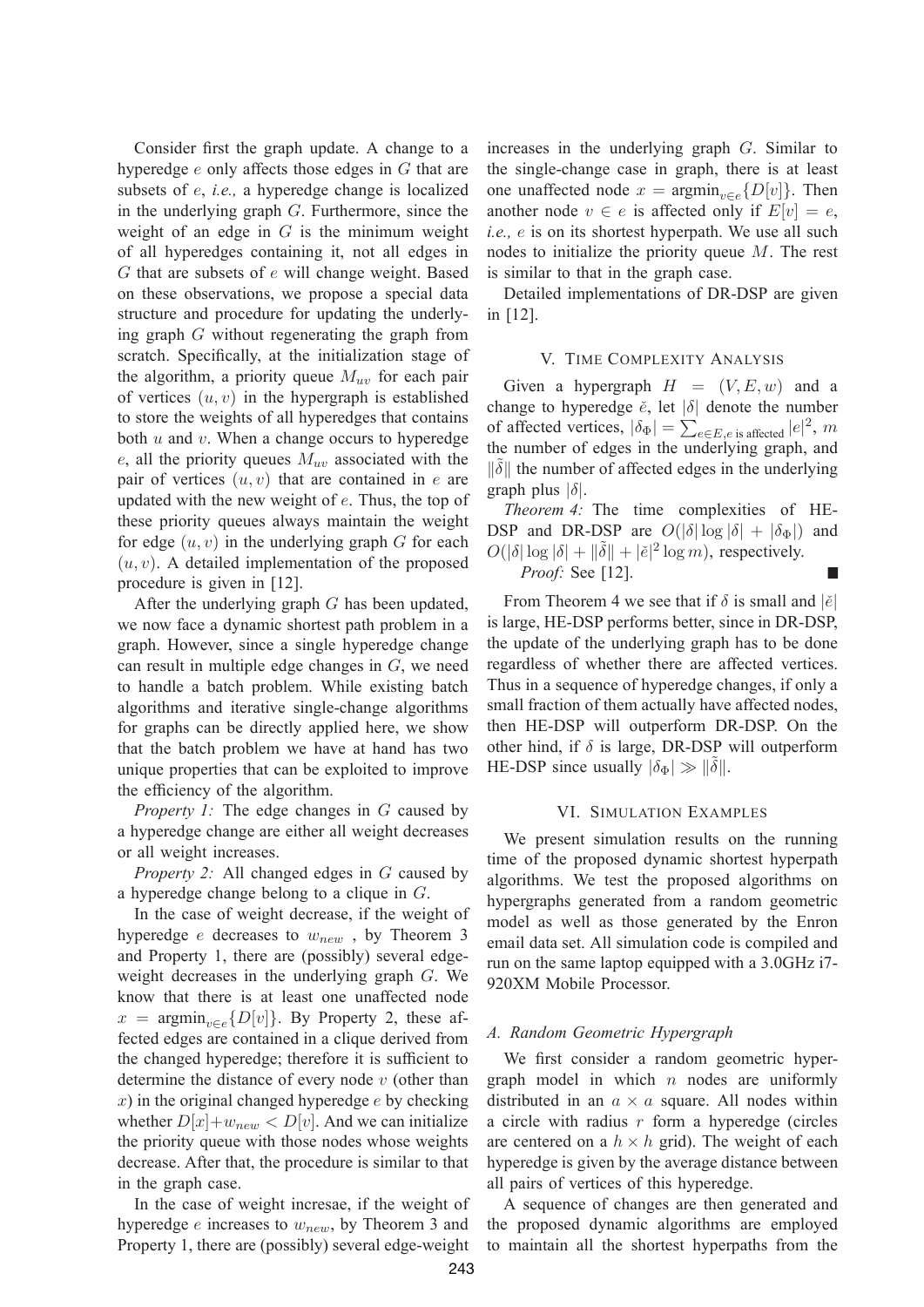source s located at a corner of the  $a \times a$  square. Each change can be a hyperedge insertion (with probability  $p_I$ ), a hyperedge deletion (with probability  $p_D$ ), or a weight change (with probability  $1-p_I - p_D$ ) with new weight chosen uniformly in  $[w_{min}, w_{max}]$ . In the case of a hyperedge deletion or a weight change, the hyperedge to be deleted or to be assigned a new weight is chosen according to the two models detailed below. Hyperedge insertions are only *realized* when there are hyperedges that have been deleted, and a randomly chosen one is inserted back. This ensures that all hyperedges satisfy the geometric property determined by  $r$  at all time. It also models the practical scenario where a broken link is repaired.

In selecting a hyperedge for deletion or weight change, we consider two different models: the random change model and the targeted change model. In the former, the hyperedge is randomly and uniformly chosen among all hyperedges. In the latter, it is randomly and uniformly chosen from the current shortest hyperpaths. This models the scenarios where hyperedges in the shortest hyperpaths are more prone to changes due to attacks, frequent use, or higher priority in maintenance and upgrade.

In Fig. 3, we show the simulation results on the running time of the two proposed algorithms under a sequence of  $10<sup>4</sup>$  changes. We see that HE-DSP has lower complexity in networks with random topological and weight changes (Fig. 3- Left), whereas DR-DSP should be preferred in networks with targeted changes (Fig. 3-Right). This partition of the application space can be explained from the structures of these two algorithms. Under the random change model, a large fraction of changes does not result in changes in the current shortest hyperpaths. Such changes lead to little computation in maintaining the shortest hyperpaths for both algorithms, but require about the same amount of computation in the Graph-Update step of DR-DSP for maintaining the underlying graph. On the other hand, under the targeted change model, all hyperedge deletions and weight changes affect the shortest hyperpaths. Updating the shortest hyperpaths can be done more efficiently in DR-DSP since it works on the underlying graph with a much smaller number of edges.

#### *B. Enron Email Data Set*

In this example, we consider the application of the shortest hyperpath algorithms in finding the most important actor in a social network. We



Fig. 3. Average running time. Left: the random change model; Right: the targeted change model ( $n = 1000$ ,  $a = 1000$ ,  $r =$ Right: the targeted change model  $(n = 1000, a = 1000, r = \sqrt{1000}, h = 1, p_I = \frac{1}{4}, p_I = \frac{1}{4}, w_{\text{min}} = 10, w_{\text{max}} = 20,$ the average is taken over 50 random hypergraphs).

consider the Enron email data set and use the same hypergraph generation model as in [14]. Specifically, each person is a vertex of the hypergraph, and the sender and recipients of every email form a hyperedge. Our objective is to identify the most important person measured by the closeness centrality index (*i.e.,* the total weight of the shortest hyperpaths from this person to all the other persons). The first step is to assign weight to each hyperedge that reflects "distance". While there is no universally accepted way of measuring distance in a social network observed through email exchanges, certain general rules apply. First, a direct email exchange between two persons indicates a stronger tie than an email sent to a large group. Thus, the weight of an hyperedge should be an increasing function of the cardinality of this hyperedge. Second, more frequent email exchange among a given group of people shows stronger ties. Thus, the weight of an hyperedge should be decreasing with the number of times that this hyperedge appears in the email data set. Considering these two general rules, we adopt the following weight function:

$$
w(e) = (\sqrt{|e|})^{\alpha^{(l-1)}} \tag{3}
$$

where |e| is the cardinality of the hyperedge  $e, \alpha$ is the parameter measuring how fast the weight decreases with the number  $l$  of times that this hyperedge appears in the data set.

We can then apply DR-SP on the resulting (static) hypergraph to find the shortest hyperpaths rooted at each vertex and compute this vertex's closeness centrality index. With the weight function given in (3) using  $\alpha = 0.6$ , the identified most important actor is the CEO of Enron. The average distance (along the shortest hyperpath) from the CEO to other persons at various positions is shown in Fig. 4. We observe that in general, the higher the position, the shorter the distance. These results demonstrate that the adopted hypergraph model and weight function capture the essence of the problem.